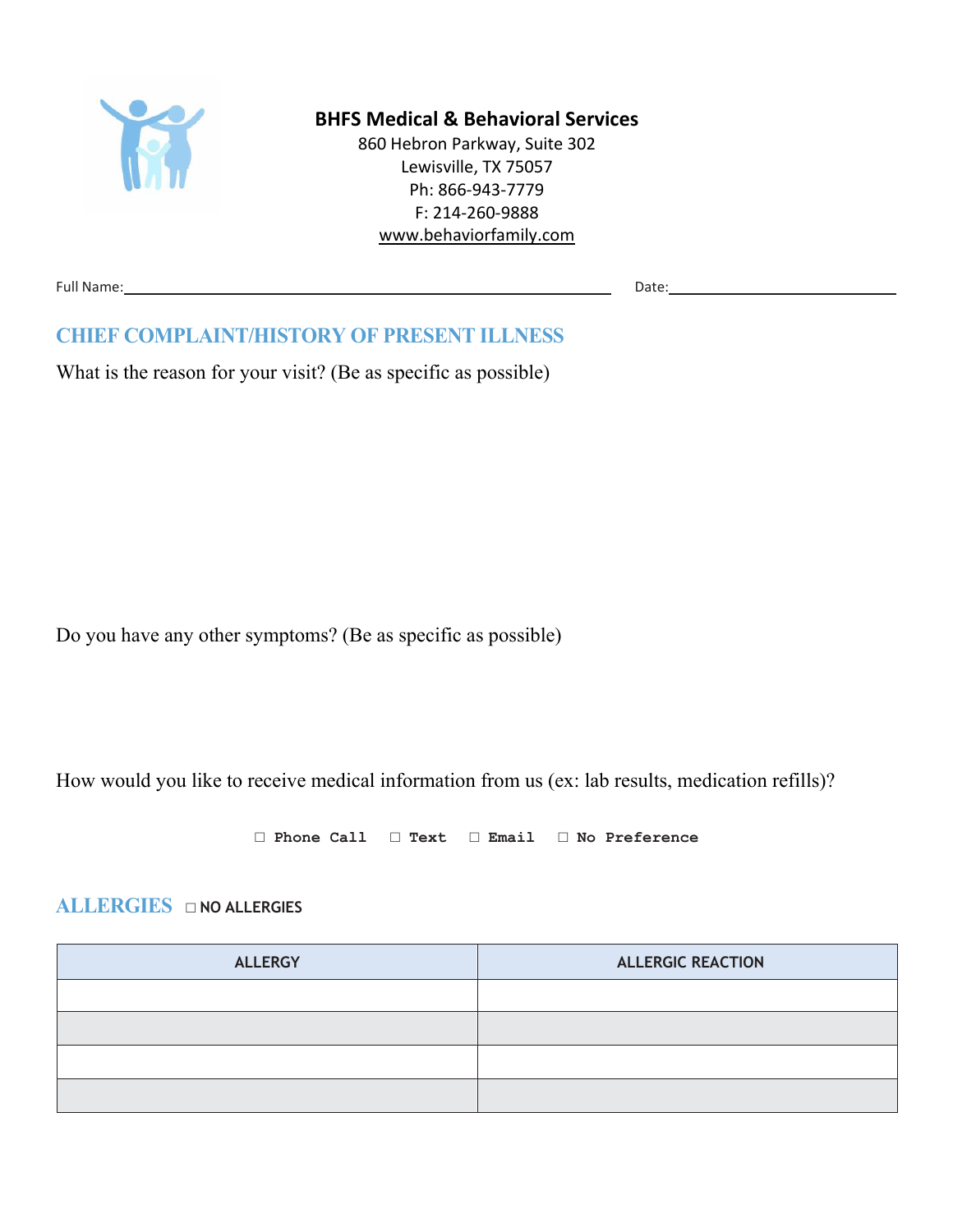## **MEDICATIONS □ NO MEDICATION**

| <b>MEDICATIONS</b><br>(Please list ALL) | $DOSE$<br>(Mg., pill, etc.) | <b>TIMES PER DAY</b> |
|-----------------------------------------|-----------------------------|----------------------|
|                                         |                             |                      |
|                                         |                             |                      |
|                                         |                             |                      |
|                                         |                             |                      |
|                                         |                             |                      |
|                                         |                             |                      |
|                                         |                             |                      |

*If you need more room to list medications, please write them on the last page*

**YOUR CARE TEAM:** Please provide the names of any other providers that you currently receive care from.

| <b>Healthcare Provider's Name</b> | <b>Specialty</b> |
|-----------------------------------|------------------|
|                                   |                  |
|                                   |                  |
|                                   |                  |
|                                   |                  |
|                                   |                  |
|                                   |                  |
|                                   |                  |

## **PSYCHATRIC HISTORY**

| <b>DISEASE/CONDITION</b> | <b>CURRENT</b> | <b>PAST</b> | <b>COMMENTS</b> |
|--------------------------|----------------|-------------|-----------------|
| Alcoholism/Drug Abuse    |                |             |                 |
| Anxiety                  |                |             |                 |
| Depression               |                |             |                 |
| Bipolar                  |                |             |                 |
| Suicidal Thoughts        |                |             |                 |
| ADHD                     |                |             |                 |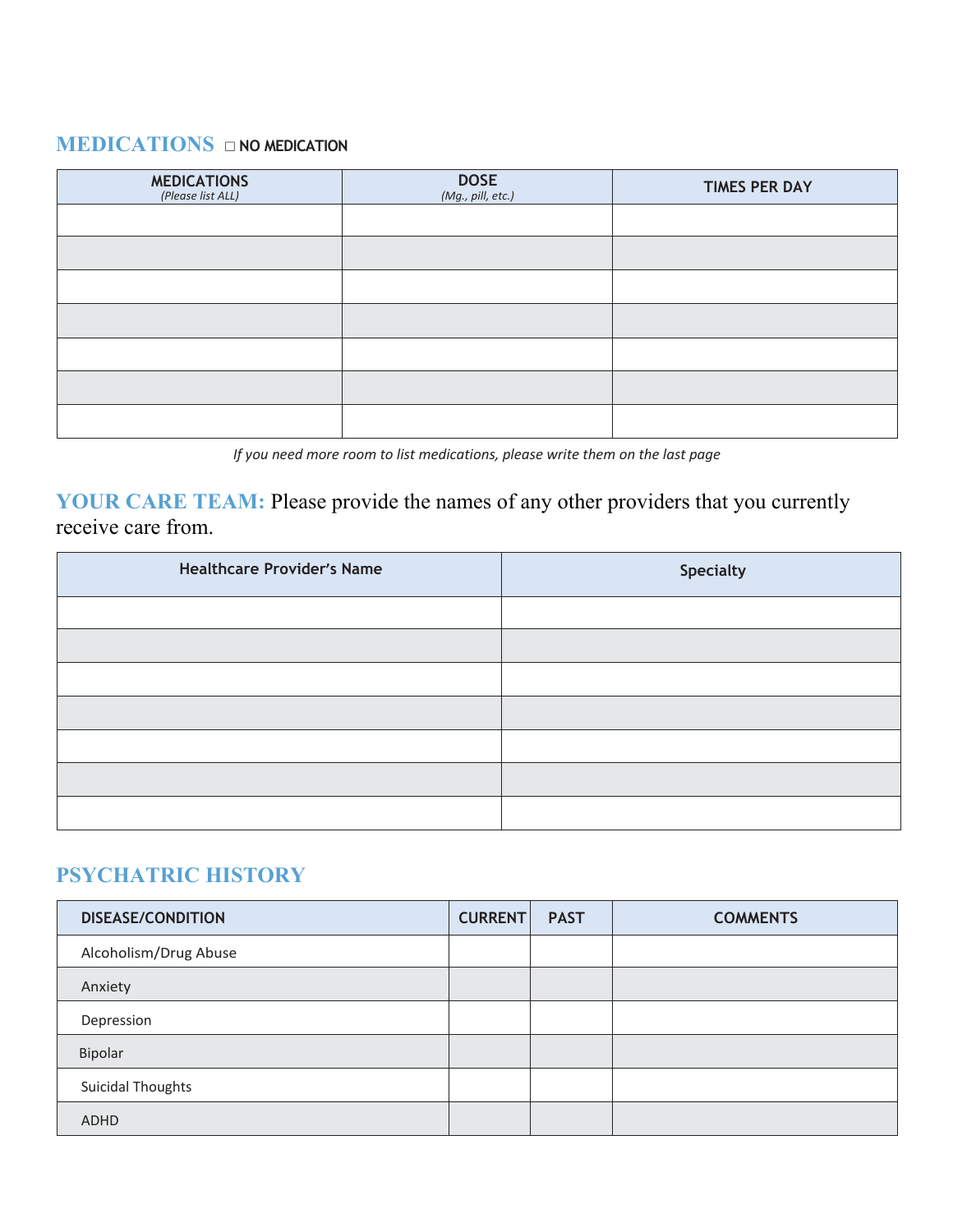| Autism                            |  |  |
|-----------------------------------|--|--|
| Schizophrenia                     |  |  |
| Obsessive Compulsive Disorder     |  |  |
| Hallucinations (Auditory, Visual) |  |  |
| Other:                            |  |  |

#### **PAST MEDICAL HISTORY:** Please check all that apply. □ No medical problems

| Abnormal pap smear          |  |
|-----------------------------|--|
| Anemia                      |  |
| Asthma                      |  |
| <b>Atrial fibrillation</b>  |  |
| <b>Breast cancer</b>        |  |
| <b>Cervical cancer</b>      |  |
| Chicken pox                 |  |
| <b>Chronic Back pain</b>    |  |
| <b>Colon cancer</b>         |  |
| <b>Deep Vein Thrombosis</b> |  |
|                             |  |

| <b>GERD</b>                 |
|-----------------------------|
| <b>Gestational Diabetes</b> |
| <b>GI</b> bleed             |
| Gout                        |
| <b>Hepatitis A</b>          |
| <b>Hepatitis B</b>          |
| <b>Hepatitis C</b>          |
| <b>Hypertension</b>         |
| Hyperthyroidism             |
| Hypothyroidism              |
|                             |

| <b>Kidney Stone</b>   |
|-----------------------|
| <b>Heart attack</b>   |
| <b>Kidney Disease</b> |
| <b>Kidney Failure</b> |
| <b>Seizures</b>       |
| <b>Skin Cancer</b>    |
| <b>Stroke</b>         |
| <b>Ulcers</b>         |
|                       |

# **PAST SURGICAL HISTORY:** Please check all that apply.  $\Box$  No surgical history

| <b>Abdominal aneurysm</b>      | <b>Cataract Surgery R/L</b> | <b>Liver Transplant</b>            |  |  |  |  |  |
|--------------------------------|-----------------------------|------------------------------------|--|--|--|--|--|
| Appendectomy                   | <b>Cerebral Aneurysm</b>    | <b>Lung Transplant</b>             |  |  |  |  |  |
| <b>Back Surgery</b>            | <b>Colon Surgery</b>        | <b>Mastectomy (breast</b>          |  |  |  |  |  |
| <b>Bariatric Surgery</b>       | <b>Gall Bladder removal</b> | removal) R/L                       |  |  |  |  |  |
| <b>Brain Surgery</b>           | <b>Heart Transplant</b>     | <b>Neck Surgery</b>                |  |  |  |  |  |
| <b>Breast Biopsy R/L</b>       | Hip Surgery R/L             | <b>Previous C-section</b>          |  |  |  |  |  |
| <b>Breast Enhancement</b>      | Hysterectomy                | <b>Shoulder Surgery R/L</b>        |  |  |  |  |  |
| <b>Breast Surgery R/L</b>      | <b>Hysterectomy with</b>    | <b>Sinus Surgery</b>               |  |  |  |  |  |
| <b>CABG-Heart bypass</b>       | ovaries removed             | Tonsillectomy                      |  |  |  |  |  |
| <b>Cardiac catheterization</b> | Kidney removal R/L          | <b>Tubal ligation (tubes tied)</b> |  |  |  |  |  |
| <b>Carotid Endarterectomy</b>  | <b>Kidney Transplant</b>    | Valve replacement                  |  |  |  |  |  |
| <b>Carpal Tunnel surgery</b>   | Knee arthroscopy            | Other                              |  |  |  |  |  |
| R/L                            | <b>Knee Surgery R/L</b>     |                                    |  |  |  |  |  |

**OTHER MEDICAL HISTORY** - Please use this space to list any other medical diagnoses/surgeries you may have that is not listed above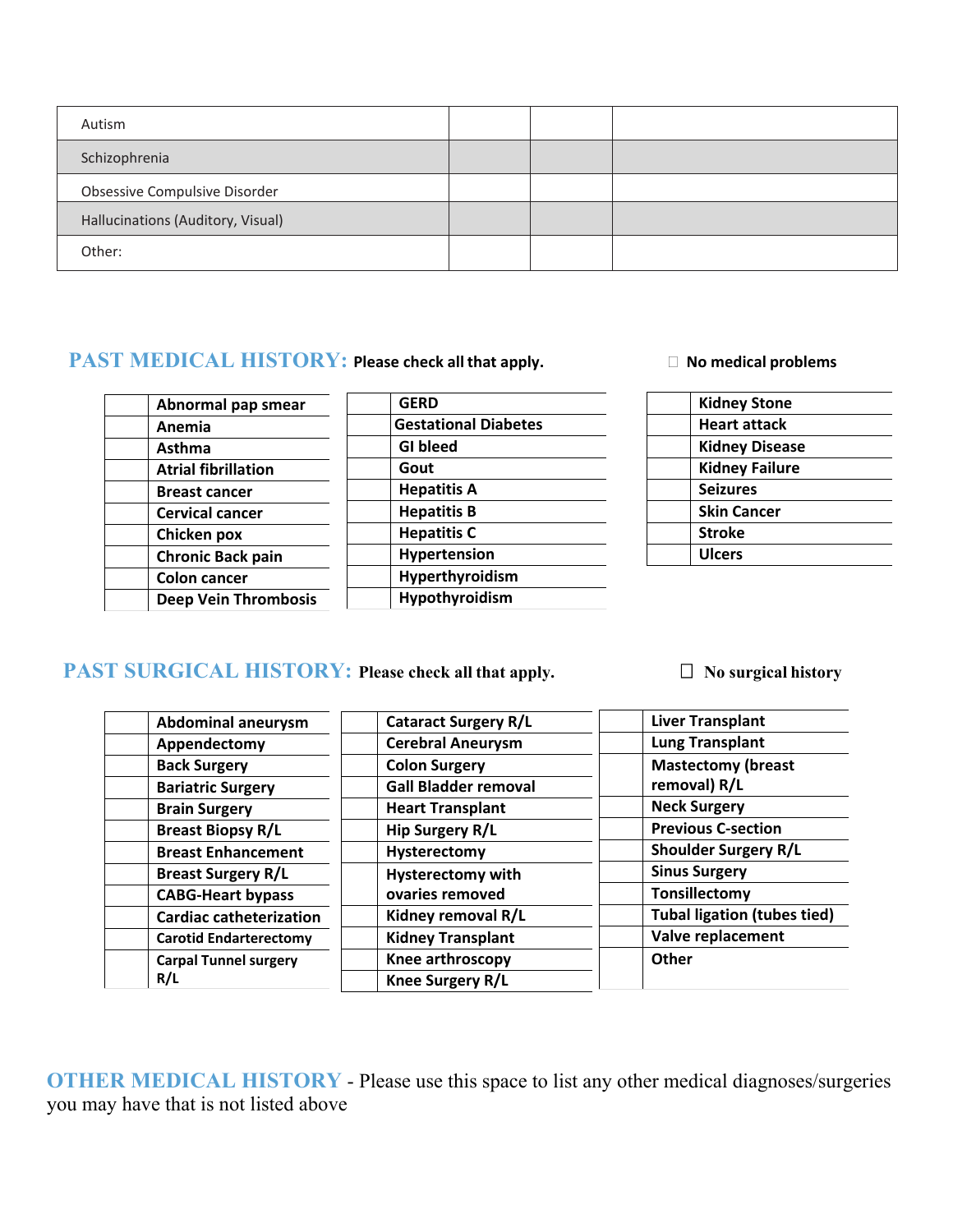# **OTHER FAMILY HISTORY - Please check all that apply: No Family history**

|                | none | <b>Alcohol</b><br>abuse | Alzheimer's | Asthma | Autoimmune | <b>Breast</b><br>cancer | <b>Cancer</b> | Colon cancer | COPD/Bronchitis | Depression | <b>Diabetes</b> | Heart<br>Disease | Hyperlipidemia | Hypertension | <b>Fung</b><br><b>Cancer</b> | Melanoma | Osteoporosis | Ovarian<br><b>Cancer</b> | Prostate<br><b>Cancer</b> | Seizures | Stroke | Thyroid<br>Disease |
|----------------|------|-------------------------|-------------|--------|------------|-------------------------|---------------|--------------|-----------------|------------|-----------------|------------------|----------------|--------------|------------------------------|----------|--------------|--------------------------|---------------------------|----------|--------|--------------------|
| Mother         |      |                         |             |        |            |                         |               |              |                 |            |                 |                  |                |              |                              |          |              |                          |                           |          |        |                    |
| Father         |      |                         |             |        |            |                         |               |              |                 |            |                 |                  |                |              |                              |          |              |                          |                           |          |        |                    |
| Sister         |      |                         |             |        |            |                         |               |              |                 |            |                 |                  |                |              |                              |          |              |                          |                           |          |        |                    |
| <b>Brother</b> |      |                         |             |        |            |                         |               |              |                 |            |                 |                  |                |              |                              |          |              |                          |                           |          |        |                    |
| Daughter       |      |                         |             |        |            |                         |               |              |                 |            |                 |                  |                |              |                              |          |              |                          |                           |          |        |                    |
| Son            |      |                         |             |        |            |                         |               |              |                 |            |                 |                  |                |              |                              |          |              |                          |                           |          |        |                    |
| Mat GM         |      |                         |             |        |            |                         |               |              |                 |            |                 |                  |                |              |                              |          |              |                          |                           |          |        |                    |
| Mat GF         |      |                         |             |        |            |                         |               |              |                 |            |                 |                  |                |              |                              |          |              |                          |                           |          |        |                    |
| Pat GM         |      |                         |             |        |            |                         |               |              |                 |            |                 |                  |                |              |                              |          |              |                          |                           |          |        |                    |
| Pat GF         |      |                         |             |        |            |                         |               |              |                 |            |                 |                  |                |              |                              |          |              |                          |                           |          |        |                    |
| Other:         |      |                         |             |        |            |                         |               |              |                 |            |                 |                  |                |              |                              |          |              |                          |                           |          |        |                    |

# **SOCIAL HISTORY**

| Occupation (or prior occupation):                                                                    | $\Box$ Currently working<br>$\Box$ Retired<br>$\Box$ Unemployed<br>$\Box$ Disabled |  |  |  |  |  |  |
|------------------------------------------------------------------------------------------------------|------------------------------------------------------------------------------------|--|--|--|--|--|--|
| Employer:                                                                                            | Highest Degree:                                                                    |  |  |  |  |  |  |
| If you are currently in school, please indicate the grade and school you are attending:              |                                                                                    |  |  |  |  |  |  |
| Grade:<br>School:                                                                                    |                                                                                    |  |  |  |  |  |  |
| Marital Status:<br>$\Box$ Single<br>$\Box$ Married<br>$\Box$ Widowed<br>$\Box$ Divorced              |                                                                                    |  |  |  |  |  |  |
| Do you have children?<br>$\Box$ No<br>$\Box$ Yes                                                     | If yes, how many?                                                                  |  |  |  |  |  |  |
| Who do you live with at home?                                                                        |                                                                                    |  |  |  |  |  |  |
| SLEEP: How many hours, on average, do you sleep at night (or during the day, if working night shift) |                                                                                    |  |  |  |  |  |  |
| DIET: How would you rate your diet?<br>$\Box$ Good<br>$\Box$ Fair                                    | $\Box$ Poor                                                                        |  |  |  |  |  |  |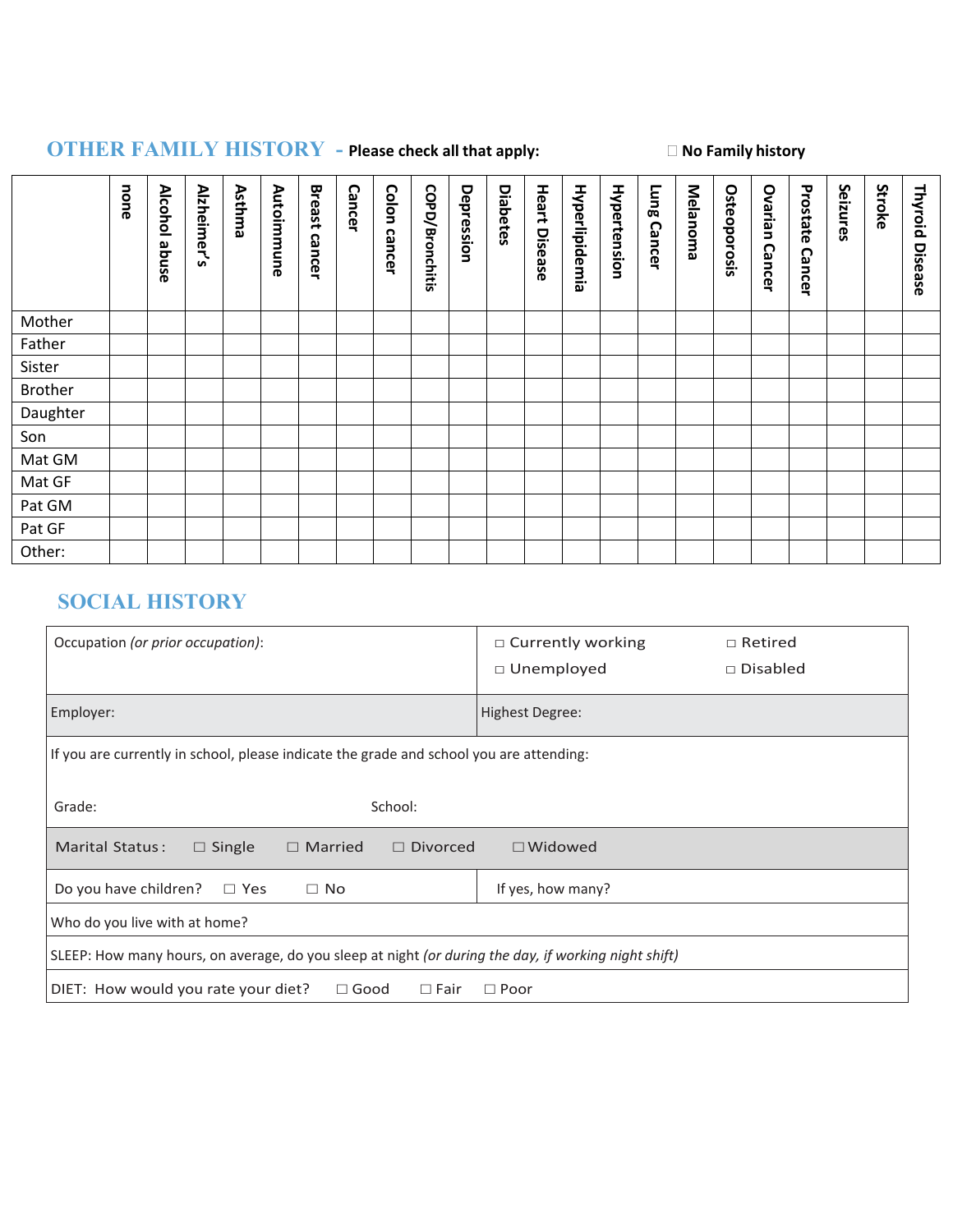|                                                                                                             | <b>TOBACCO USE</b>                                               |  |  |  |  |  |  |
|-------------------------------------------------------------------------------------------------------------|------------------------------------------------------------------|--|--|--|--|--|--|
| Do you smoke cigarettes? (If you never smoked, please move to Alcohol /Drug Use)<br>$\Box$ Yes<br>$\Box$ No |                                                                  |  |  |  |  |  |  |
| <b>Current:</b> Packs/day: # of Years:                                                                      | <b>Past:</b> Quit Date: Packs/day: # of Years:                   |  |  |  |  |  |  |
|                                                                                                             |                                                                  |  |  |  |  |  |  |
|                                                                                                             | <b>ALCOHOL/DRUG USE</b>                                          |  |  |  |  |  |  |
| Do you drink alcohol? $\Box$ Yes $\Box$ N                                                                   | $\Box$ Beer $\Box$ Wine $\Box$ Liquor  # of drinks/week:         |  |  |  |  |  |  |
| Do you use marijuana or recreational drugs? $\Box$ Yes $\Box$ No                                            | Have you ever used needles to inject drugs? $\Box$ Yes $\Box$ No |  |  |  |  |  |  |
| Please list all drugs you are currently using, if any:                                                      |                                                                  |  |  |  |  |  |  |
| Please list all drugs you used in the past, if any:                                                         |                                                                  |  |  |  |  |  |  |
| <b>SUICIDAL HISTORY</b>                                                                                     |                                                                  |  |  |  |  |  |  |
| Have you ever attempted suicide? $\Box$ Yes $\Box$ No                                                       | If yes, when was the most recent attempt?                        |  |  |  |  |  |  |

# **WOMEN'S HEALTH HISTORY:**

| Date of Last Menstrual Period |  |
|-------------------------------|--|
| # of Pregnancies              |  |
| # of Miscarriages             |  |
| # of Abortions                |  |

# **PREVENTATIVE CARE: Please list the dates of your most recent tests**

| <b>Type of Test/Procedure</b>     | <b>Date</b> | <b>Result</b> |
|-----------------------------------|-------------|---------------|
| Colonoscopy                       |             |               |
| Sigmoidoscopy                     |             |               |
| Hemoccult/Test for Blood in Stool |             |               |
| For Women Only                    |             |               |
| <b>Osteoporosis Test/DEXA</b>     |             |               |
| Pap Smear                         |             |               |
| Mammogram                         |             |               |
| <b>Breast Exam</b>                |             |               |
| <b>For Men Only</b>               |             |               |